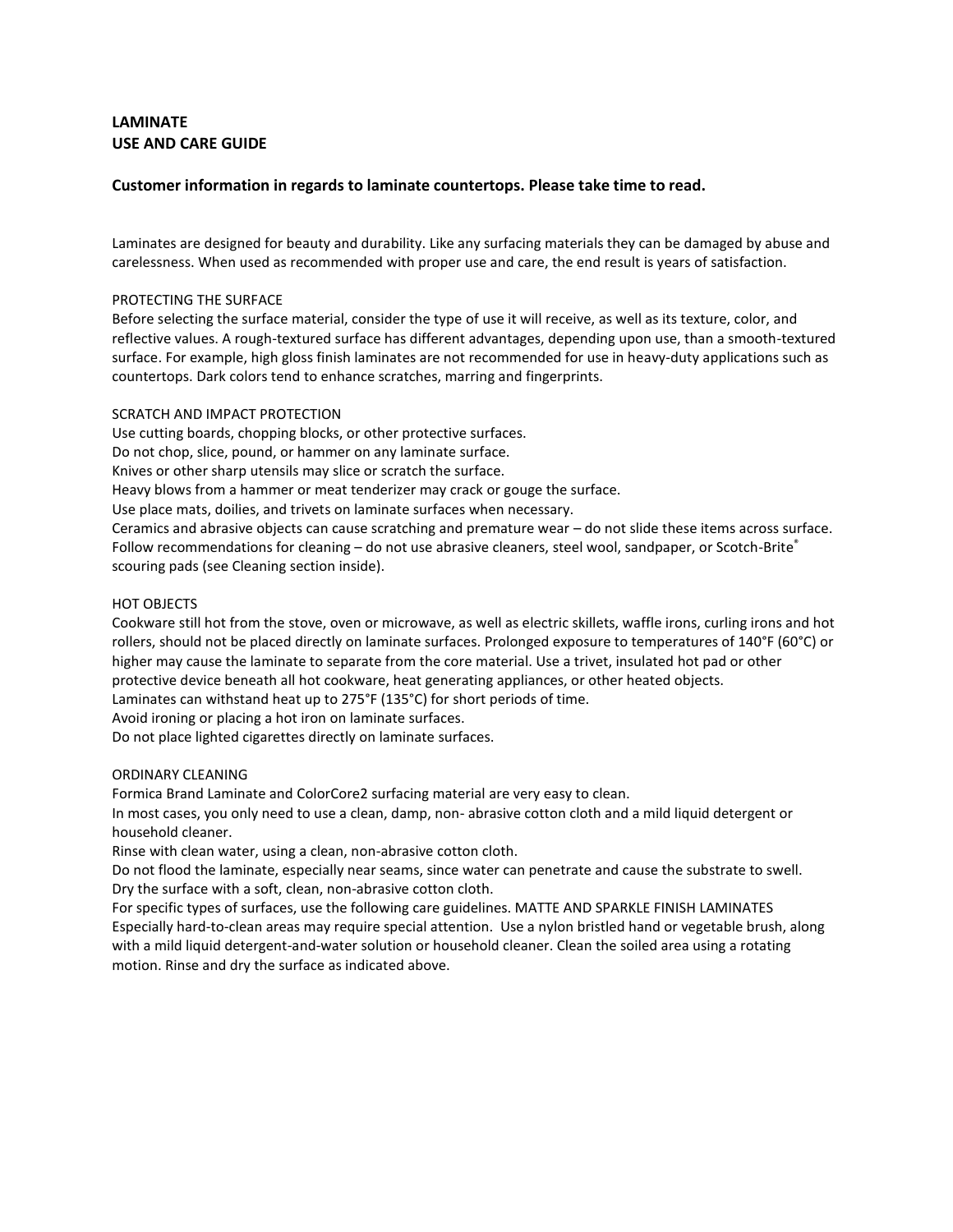# SCULPTURE AND DIENSIONAL FINISH LAMINATES

These surfaces may require special attention to clean the depressed areas. Use a nylon-bristled hand or vegetable brush, along with a mild liquid detergent-and-water solution or household cleaner. Clean the soiled area, using a rotating motion. Rinse and dry the surface as indicated above.

#### HIGH GLOSS FINISH LAMINATES

If residual streaks and smears remain after normal cleaning, use a mild glass cleaner and then dry with a clean, non-abrasive cotton cloth. Avoid exterior glass cleaner.

### ABRASIVES

Abrasive pads, scouring powders or cleaners may permanently dull and scratch the laminate surface making it susceptible to staining.

Ceramics, including unglazed materials and other abrasive objects, can cause scratching and premature wear – do not slide these items across surface.

#### CHEMICAL DAMAGE

Never use cleaners containing acid, alkali, or sodium hypochlorite. These cleaners will mar, etch, corrode, and permanently discolor the laminate surface. Also, make sure that bottles, rags, and other materials

contaminated with these cleaners never contact the laminate surface. Accidental spills or splatters from these compounds should be wiped off immediately, and the area rinsed thoroughly with water. USE AND CARE GUIDE

#### EXAMPLES OF CLEANERS CONTAINING ACID, ALKALI, OR SODIUM HYPOCHLORITE INCLUDE,

BUT ARE NOT LIMITED TO: ceramic cooktop cleaners oven cleaners chlorine bleach rustremovers coffeepot cleaners some countertop cleaners drain cleaners some disinfectants lime scale removers toilet bowl cleaners metal cleaners tub and tile cleaners

### SPECIAL CLEANING RECOMMENDATIONS RESIDUAL GLUE

Sometimes new decorative laminate has a streaky appearance caused by contact adhesive used during fabrication. Clean with a non-abrasive cotton cloth and an adhesive solvent such as Formica® Brand Non-flammable Contact Adhesive Solvent. Use solvent sparingly, as excessive amounts may delaminate edges. Read and follow all warnings and instructions on the labels of all solvent products.

#### PAINT AND VARNISH

Remove most oil-base paints, varnishes and lacquers from decorative laminate surfaces with a suitable solvent. Read and follow all warnings and instructions on the labels of all solvent products, and remember that most solvents are extremely flammable. Use solvent sparingly, as excessive amounts may delaminate edges. Remove most water-based paints with an ammoniated household cleaner. For stubborn paint spots, gently use a plastic, non-metallic, non-abrasive pad. Never use steel wool or other abrasive scouring pads.